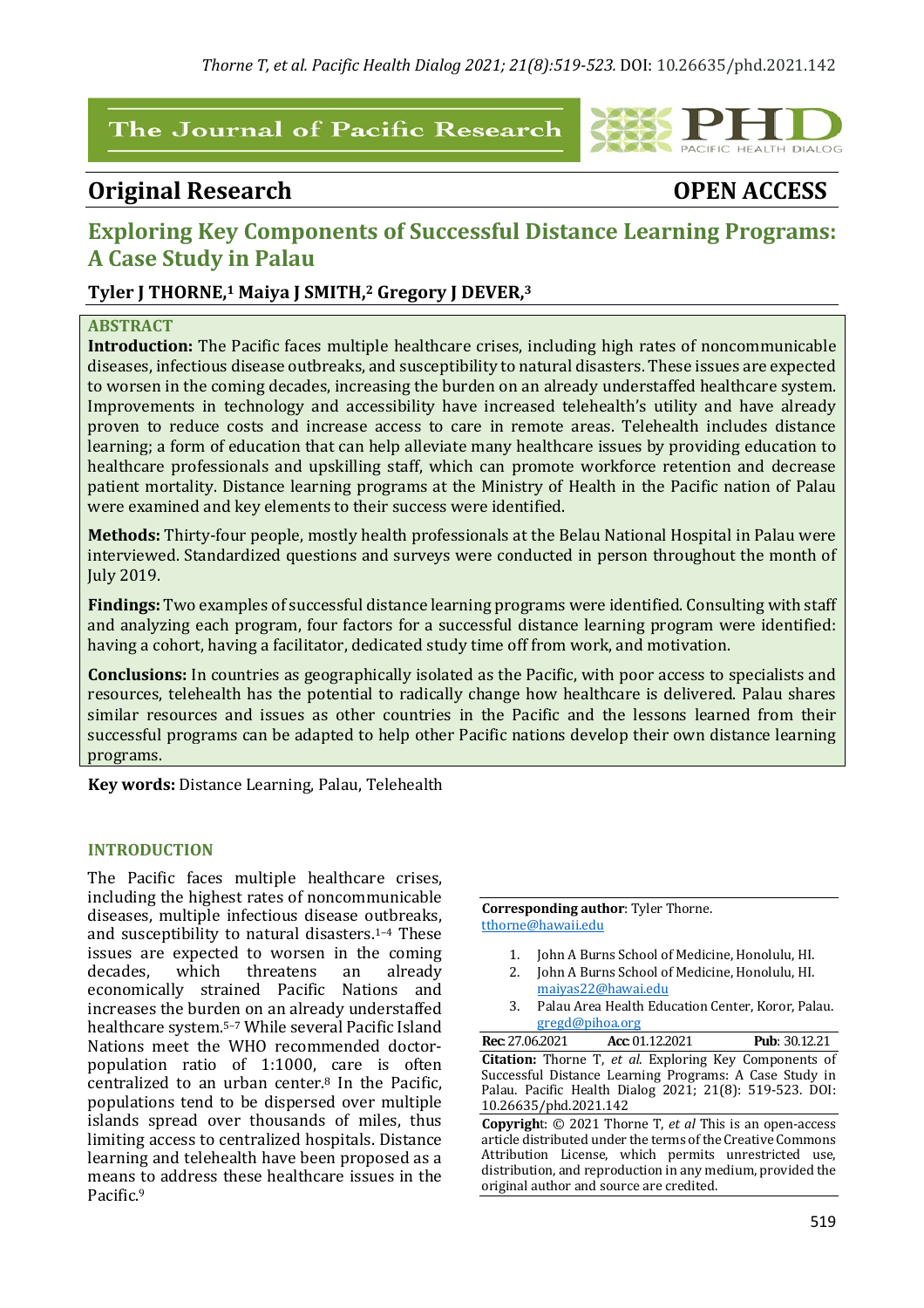Pacific island nations and states face multiple healthcare challenges, from the highest mortality rates of non-communicable diseases to tropical disease, all while caring for a population dispersed across multiple islands.<sup>13</sup> Telehealth and distance learning are promising avenues to address these challenges, improve availability and quality of care, while reducing cost.<sup>14</sup> Analyzing the distance learning programs at Palau, and what made them successful offers a successful guide to other island nations looking to develop similar programs.

A primary goal of healthcare is improving patient outcomes and quality of care and education of staff is key to improving these outcomes. One hospital in the United Kingdom found that a hospital with below average number of fully trained registered nurses is linked to a 3% increased risk in patient mortality for each day the shortfall persists and this increased risk cannot be alleviated by the addition of less trained unregistered nursing assistants.15 An increase in the emphasis of training of staff could not only reduce preventable hospital deaths but also cut referral costs. This could potentially cut referrals, reducing costs.

Telehealth is not new to the Pacific, but improvements in technology and accessibility have increased Telehealth's utility and have already proven to reduce costs, increase access to care in remote areas, and promote evidencebased practices.<sup>10,11</sup> In countries with limited resources, telehealth can help meet the rising demands of non-communicable diseases among the community.<sup>12</sup> Under the umbrella of telehealth is distance learning, a form of education that can help alleviate many of these healthcare issues by providing continuing education to healthcare professionals, and upskilling staff. This report examined the distance learning programs in the Pacific Island nation of Palau with the intent of identifying characteristics of successful programs to better inform future programs in Palau. The characteristics identified in this report are applicable to other rural countries facing similar difficulties in educating medical staff in low resource and geographically isolated settings.

#### **METHODS**

Employed staff at the Belau National Hospital in Koror, Palau and some select others were interviewed to assess characteristics of past and current distance learning programs. This included physicians, IT personnel, public health department members, department managers of allied health, the president of Palau Community College (PCC) and telehealth resource experts in the Pacific. In total, 34 people were interviewed. Semi-structured interviews with standardized questions and paper surveys were conducted in person throughout the month of July 2019 with the intent of evaluating current distance learning and telehealth knowledge and use, and future interests in distance learning and telehealth.

Statistical analysis was done via Microsoft Excel 16.42. As a quality improvement survey, this study was deemed Institutional Review Board exempt. 

# **RESULTS**

Among the departments, distance learning was one of the telehealth services most commonly desired.  $100\%$  surveyed (n = 34) stated that they would like to use distance learning, most commonly for professional betterment (88%) and upskilling of staff  $(82%)$ . It was found that while the MOH does have access to different distance learning programs, many have low participation rates or high failure rates. Two distance learning programs that were successful were identified, success defined as completing the distance learning program and returning to work at the MOH.

Nursing had a successful bachelor's degree program run in 2015, through partnership with the MOH, Palau Community College (PCC), and Fiji National University. This was a 2.5-year hybrid program, combining distance learning modules with live class sessions held at PCC. A facilitator from Fiji would periodically come to support students and work on hands-on skills: students would have these times off from work to attend lectures. All 18 nurses who entered the program successfully graduated. Upon completion of the program, nurses received their degree and a pay increase.

Pharmacy also had a pharmacy technician program in collaboration with the University of Alaska Anchorage. This was a six course, vearlong accredited program with funding from the World Health Organization (WHO).

Consulting with the heads of these distance learning programs and evaluating the differences between programs that were less successful. common traits for success emerged. These included having a cohort, a facilitator, dedicated study time, and motivation.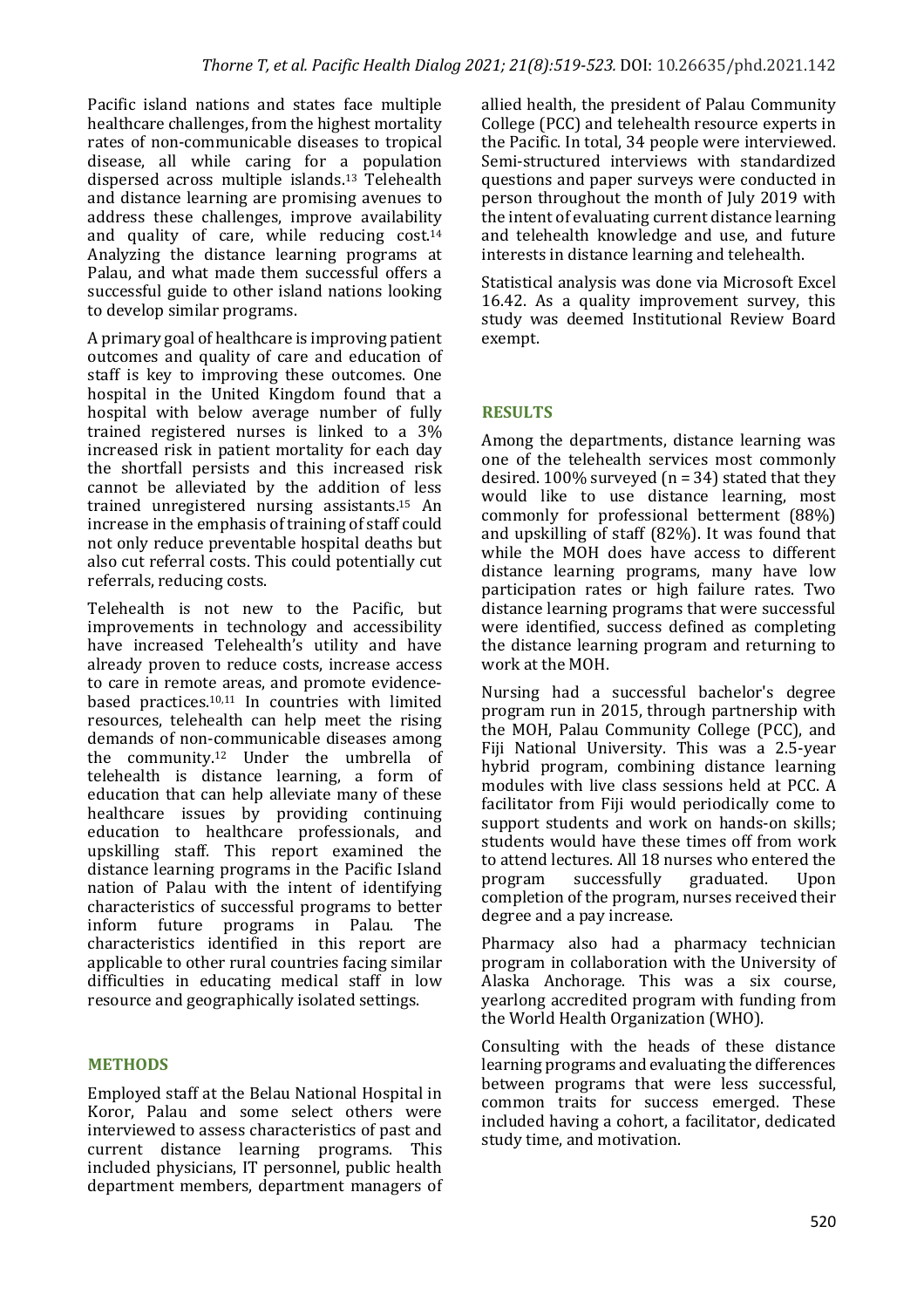#### **DISCUSSION**

Distance learning can also save time and money on the end of the learner, as staff can study from their home country rather than having to relocate while enrolled in coursework. In addition, training of staff in their home country as opposed to traveling for studies can help retain workforce. Through multiple interviews across nearly every department there was a shared experience of young professionals or students traveling abroad to obtain education or certifications but never returning to Palau. This places a strain on a workforce and perpetuates a lack of skilled professionals, with few options to avoid this issue. By promoting distance learning and upskilling staff locally, this provides the opportunity to increase the workforces of skilled professionals by providing education at home while increasing the odds of workforce retention.

At the MOH, two examples of successful distance learning programs are the Pharmacy Technician Program and the Nursing Department's Bachelor of Nursing program. Looking at the factors that made these programs successful, as well as consulting with various staff who undertook other distance learning programs with less success, four factors for successful completion of programs were determined: having a cohort, having a facilitator, dedicated study time off from work responsibilities, and motivation. Success in this case referring to applicants completing the program and returning to work at the MOH. These four factors are further discussed below.

#### **Cohort**

One of the top challenges for distance learning courses at the MOH that had less success was the lack of support for individuals taking challenging courses. The Pharmacy and Nursing programs attribute their prior success to having a cohort. Students benefit from cohorts as it provides them with others to problem solve with and accountability. Additionally, it is easier to coordinate review sessions with faculty, tutors, or respective experts, who often have limited hours, or are in different time zones when utilizing technologies like Zoom. The head of the Nursing Department stated that having a cohort with varying ages greatly helped as the younger students were able to teach the older nurses how to properly use computers. This cohort model has also been successful in the PCC's Online San Diego State University Bachelor's Degree. Dr. Patrick Tellei, President of PCC, explained that the cohort is integral to the success of any educational program. He stated that having classes in groups is beneficial because while somebody always emerges as a leader, success depends on the weight of everyone. He

emphasized the importance of a group of students who are willing to lift each other even when the course becomes difficult.

#### **Facilitator**

Both the PCC and Pharmacy Tech programs have facilitators who oversee and support the programs. The facilitators ensure that students are studying and support where they can. While it is helpful to have a facilitator that is a content expert it is not necessary as long as the facilitator knows how to connect students with an expert. Additional qualities needed to be an effective facilitator include being sociable to help develop a group cohesiveness and having a degree of technical literacy to help solve issues that may arise. 

#### **Dedicated Study Time**

Across all programs, a reason cited for the failure of students was the lack of dedicated study time. Staff work many hours, many have families to take care of when they are home, and may not have access to course material at home. Committing a certain amount of hours to a study time in a dedicated study location such as the library, to avoid the distractions of work responsibilities, could help in the success of the students. The head of pharmacy employed this strategy with her last cohort of pharmacy technicians; each student was given one hour of paid time during the workday to study online. The additional benefit of this strategy was that Ms. Matlab, the head pharmacist, would be in the vicinity while the students were studying to help answer any questions, acting as both the facilitator and content expert. In regard to the successful nursing program, nurses not in the bachelor's program were asked to cover busier nursing shifts to ensure that the students had adequate dedicated studying hours. While this dedicated study time may initially stress the already overextended system, the benefit of skilled and knowledgeable workers could outweigh the negatives.

#### **Motivation**

Across all departments interviewed at the MOH, lack of motivation and incentive was expressed as a barrier to higher education. Some staff members expressed disappointment over promises in higher pay that were never fulfilled upon completion of online education programs. Furthermore, since pay increases are generally only offered upon completion of accrediteddegree learning programs, there is little incentive to complete other online educational opportunities like certificates or diplomas that, while helpful in attaining new skills and knowledge, are not accredited. A potential solution the authors recommend was to support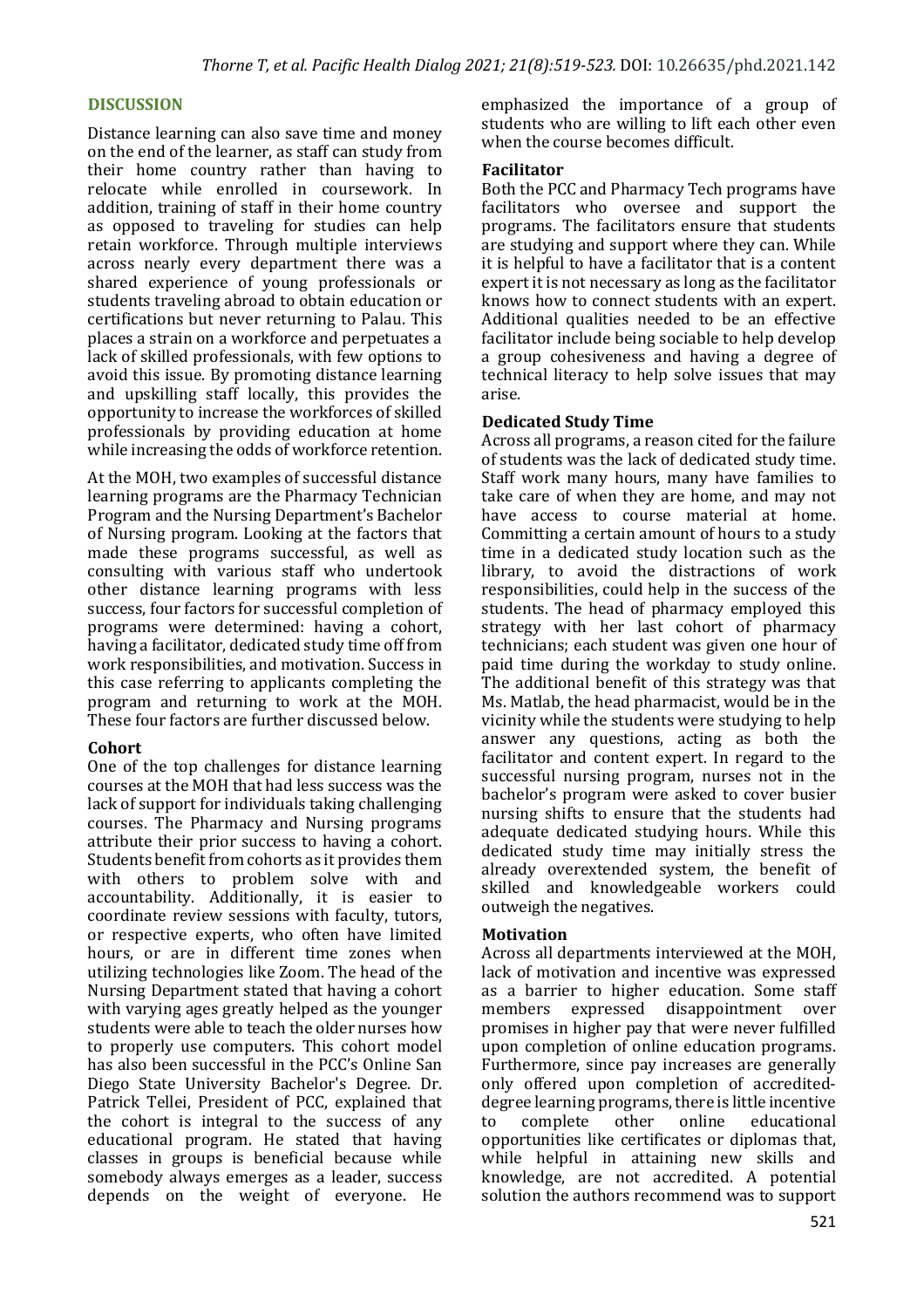policies that encourage continuing education courses that earn students credit that can count towards a degree. With this in place, policy would support learning programs, and staff would be rewarded for continuing education.

When asked about the motivation of his students, the President of PCC expressed his unique strategy to success. He explained that each student is important and when someone is struggling, he makes sure to meet with them and inform them that their education is not just for themself- it is for the organization, the state, and for their country. He explained that each student is an investment, especially in this country with very limited resources. Due to this, he explicitly makes sure the struggling student is made to feel important and shows that he is there to support them. In a field such as healthcare, the health of the nation is in the hands of the many local staff and physicians. Fostering this sense of national pride and duty to the community could motivate staff to continue education.

While this case report was written with the intent to offer insight to factors needed for successful distance learning programs in rural or island healthcare settings, there may be site dependent factors that must be overcome that may not be reflected in the current report.

# **CONCLUSION**

In countries as geographically isolated as the Pacific, with poor access to specialists and resources, telehealth has the potential to radically change how healthcare is delivered. Palau shares similar resources and issues as other countries in the Pacific and the lessons learned from their successful programs can be kept in mind to help other Pacific nations in developing and sustaining their own distance learning programs.

# **Acknowledgements**

Through the cooperation of the Palau Ministry of Health, the Palau Community College-based Palau Area Health Education Center, and the Hawai'i Pacific Basin Area Health Education Center at the University of Hawaii John A. Burns School of Medicine, this situational analysis was performed. We would like to thank Minister of Health Emais Roberts, MD, and all those at the MOH who made the time to speak with us for this study and helped make the authors feel welcomed while in Palau. We would also like to thank Dr. Greg Dever who helped facilitate this project to completion.

# **Conflicts of Interest**

None

## **Funding**

Tyler Thorne and Maiya Smith received funding from the Area Health Education Center at the University of Hawaii, John A. Burns School of Medicine to stay in Palau during the duration of the study period.

## **REFERENCES**

- 1. Disaster risk reduction and emergencies. Accessed December 27, 2020. https://www.unicef.org/pacificislands/wh at-we-do/disaster-risk-reductionemergencies
- 2. Unnikrishnan R, Mohan V. Diabetes in the tropics: prevalent, increasing and a major public health problem. *Trans R Soc Trop Med Hyg*. 2016;110(5):263-264. doi:10.1093/trstmh/trw021
- 3. Addressing noncommunicable diseases in the Pacific islands. Accessed December 24, 2020. https://www.who.int/westernpacific/acti vities/addressing-ncds-in-the-pacific
- 4. Kwai I, Abbott M. 'Why My Baby?': How Measles Robbed Samoa of Its Young (Published 2019). *The New York Times*. https://www.nytimes.com/2019/12/19/ world/asia/samoa-measles.html. Published December 19, 2019. Accessed December 24, 2020.
- 5. Accessed December 27, 2020. http://documents1.worldbank.org/curate d/en/168951503668157320/pdf/ACS223 08-PUBLIC-P154324-ADD-SERIES-PPFullReportFINALscreen.pdf
- 6. Withy K, Mapelli P, Perez J, Finberg A, Green J. Hawai'i Physician Workforce Assessment 2016: Improvement in Physician Numbers but Physician Suicides of Concern. *Hawaii I Med Public Health.* 2017:76(3 Suppl 1):3-9.
- 7. Henderson LN, Tulloch J. Incentives for retaining and motivating health workers in Pacific and Asian countries. *Hum Resour Health*. 2008;6(1):18. doi:10.1186/1478- 4491-6-18
- 8. Health Workforce. Accessed December 27. 2020. https://www.who.int/data/maternalnewborn-child-adolescent/monitor